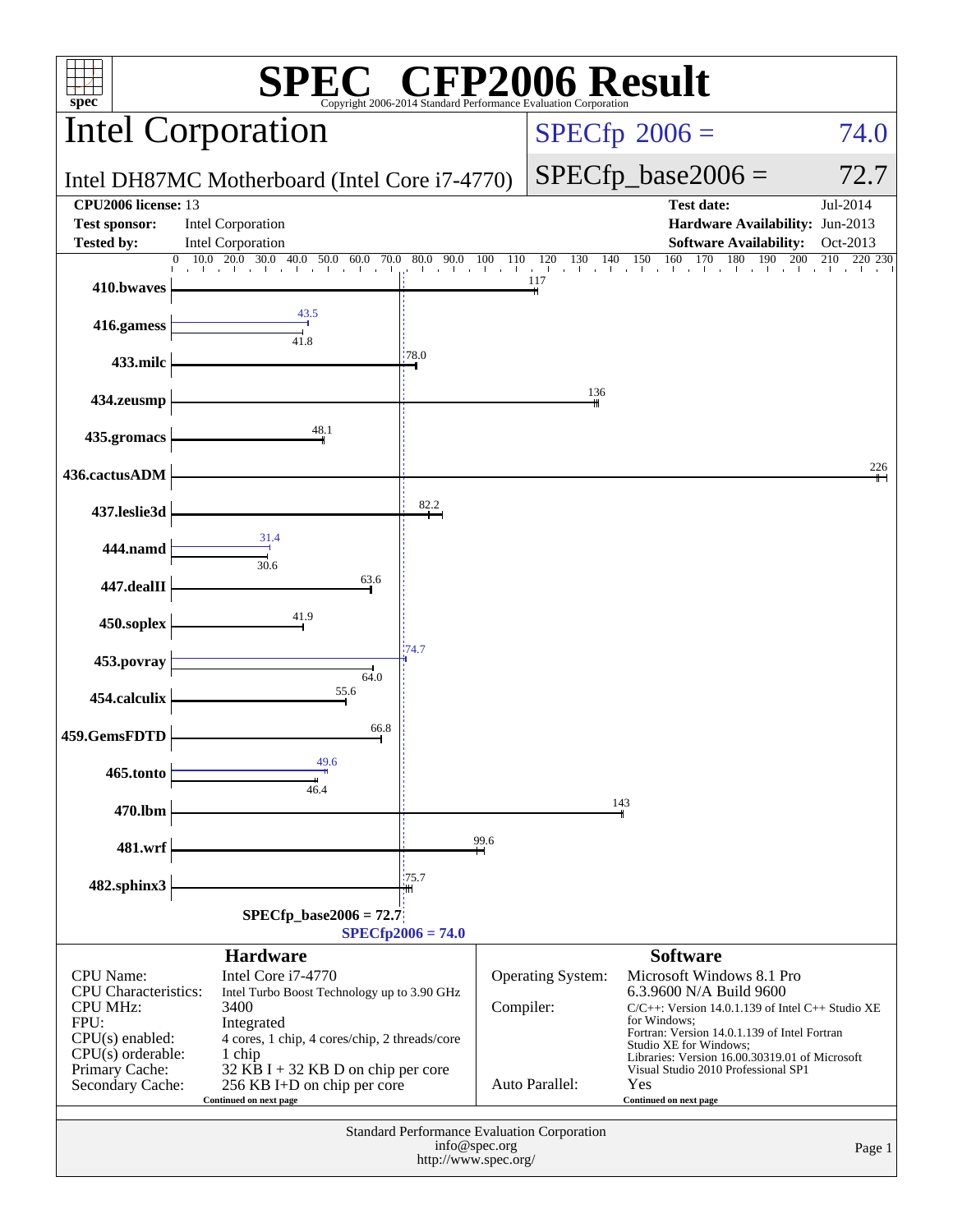

# Intel Corporation

### $SPECfp2006 = 74.0$  $SPECfp2006 = 74.0$

Intel DH87MC Motherboard (Intel Core i7-4770)

 $SPECfp\_base2006 = 72.7$ 

| CPU <sub>2006</sub> license: 13                                            |                                                                                                                    |                                                                                                    | Jul-2014<br><b>Test date:</b>                                                                                               |
|----------------------------------------------------------------------------|--------------------------------------------------------------------------------------------------------------------|----------------------------------------------------------------------------------------------------|-----------------------------------------------------------------------------------------------------------------------------|
| <b>Test sponsor:</b>                                                       | Intel Corporation                                                                                                  |                                                                                                    | <b>Hardware Availability: Jun-2013</b>                                                                                      |
| <b>Tested by:</b>                                                          | Intel Corporation                                                                                                  |                                                                                                    | <b>Software Availability:</b><br>Oct-2013                                                                                   |
| L3 Cache:<br>Other Cache:<br>Memory:<br>Disk Subsystem:<br>Other Hardware: | 8 MB I+D on chip per chip<br>None<br>8 GB (2 x 4 GB 2Rx4 PC3-12800U-11)<br>1 TB Seagate SATA HDD, 7200 RPM<br>None | File System:<br><b>System State:</b><br><b>Base Pointers:</b><br>Peak Pointers:<br>Other Software: | <b>NTFS</b><br>Default<br>$32/64$ -bit<br>$32/64$ -bit<br>SmartHeap Library Version 10.0 from<br>http://www.microquill.com/ |

| <b>Results Table</b> |                |       |                |       |                |       |                |              |                |              |                |              |
|----------------------|----------------|-------|----------------|-------|----------------|-------|----------------|--------------|----------------|--------------|----------------|--------------|
|                      |                |       | <b>Base</b>    |       |                |       | <b>Peak</b>    |              |                |              |                |              |
| <b>Benchmark</b>     | <b>Seconds</b> | Ratio | <b>Seconds</b> | Ratio | <b>Seconds</b> | Ratio | <b>Seconds</b> | <b>Ratio</b> | <b>Seconds</b> | <b>Ratio</b> | <b>Seconds</b> | <b>Ratio</b> |
| 410.bwayes           | 118            | 116   | 117            | 117   | 117            | 117   | 118            | 116          | 117            | 117          | 117            | <u>117</u>   |
| 416.gamess           | 469            | 41.7  | 469            | 41.8  | 468            | 41.8  | 450            | 43.5         | 450            | 43.5         | 451            | 43.4         |
| $433$ .milc          | 118            | 78.1  | 118            | 77.7  | 118            | 78.0  | 118            | 78.1         | 118            | 77.7         | <b>118</b>     | 78.0         |
| 434.zeusmp           | 67.5           | 135   | 67.1           | 136   | 66.9           | 136   | 67.5           | 135          | 67.1           | <b>136</b>   | 66.9           | 136          |
| 435.gromacs          | 147            | 48.7  | 149            | 48.0  | 148            | 48.1  | 147            | 48.7         | 149            | 48.0         | <u>148</u>     | <u>48.1</u>  |
| 436.cactusADM        | 53.1           | 225   | 53.0           | 226   | 52.4           | 228   | 53.1           | 225          | 53.0           | 226          | 52.4           | 228          |
| 437.leslie3d         | 109            | 86.4  | 114            | 82.2  | 115            | 81.9  | 109            | 86.4         | 114            | 82.2         | 115            | 81.9         |
| 444.namd             | 262            | 30.6  | 262            | 30.6  | 262            | 30.6  | 255            | 31.4         | 255            | 31.4         | 256            | 31.4         |
| 447.dealII           | 181            | 63.3  | 180            | 63.6  | 180            | 63.7  | 181            | 63.3         | 180            | 63.6         | 180            | 63.7         |
| 450.soplex           | 199            | 41.9  | 199            | 42.0  | 199            | 41.9  | <b>199</b>     | 41.9         | 199            | 42.0         | 199            | 41.9         |
| 453.povray           | 83.1           | 64.0  | 83.1           | 64.0  | 82.6           | 64.4  | 71.1           | 74.8         | 71.5           | 74.4         | 71.2           | 74.7         |
| 454.calculix         | 149            | 55.5  | 148            | 55.6  | 148            | 55.6  | 149            | 55.5         | 148            | 55.6         | 148            | 55.6         |
| 459.GemsFDTD         | 159            | 66.8  | 159            | 66.7  | 159            | 66.9  | 159            | 66.8         | 159            | 66.7         | 159            | 66.9         |
| 465.tonto            | 211            | 46.6  | 216            | 45.6  | 212            | 46.4  | 198            | 49.7         | 202            | 48.8         | <b>198</b>     | <u>49.6</u>  |
| 470.1bm              | 95.8           | 143   | 95.9           | 143   | 95.5           | 144   | 95.8           | 143          | 95.9           | 143          | 95.5           | 144          |
| 481.wrf              | 112            | 99.8  | <b>112</b>     | 99.6  | 115            | 97.2  | 112            | 99.8         | 112            | 99.6         | 115            | 97.2         |
| 482.sphinx3          | 261            | 74.7  | 257            | 75.7  | 255            | 76.5  | 261            | 74.7         | 257            | 75.7         | 255            | 76.5         |

Results appear in the [order in which they were run.](http://www.spec.org/auto/cpu2006/Docs/result-fields.html#RunOrder) Bold underlined text [indicates a median measurement.](http://www.spec.org/auto/cpu2006/Docs/result-fields.html#Median)

### **[Compiler Invocation Notes](http://www.spec.org/auto/cpu2006/Docs/result-fields.html#CompilerInvocationNotes)**

 To compile these binaries, the Intel Compiler 14.0 was set up to generate 64-bit binaries with the command: "ipsxe-comp-vars.bat intel64 vs2010" (shortcut provided in the Intel(r) Parallel Studio XE 2013 program folder)

### **[Platform Notes](http://www.spec.org/auto/cpu2006/Docs/result-fields.html#PlatformNotes)**

 Sysinfo program C:\SPEC14.0/Docs/sysinfo \$Rev: 6775 \$ \$Date:: 2011-08-16 #\$ \8787f7622badcf24e01c368b1db4377c running on Clt7C05070D8262 Fri Jul 25 20:35:29 2014

 This section contains SUT (System Under Test) info as seen by some common utilities. To remove or add to this section, see: Continued on next page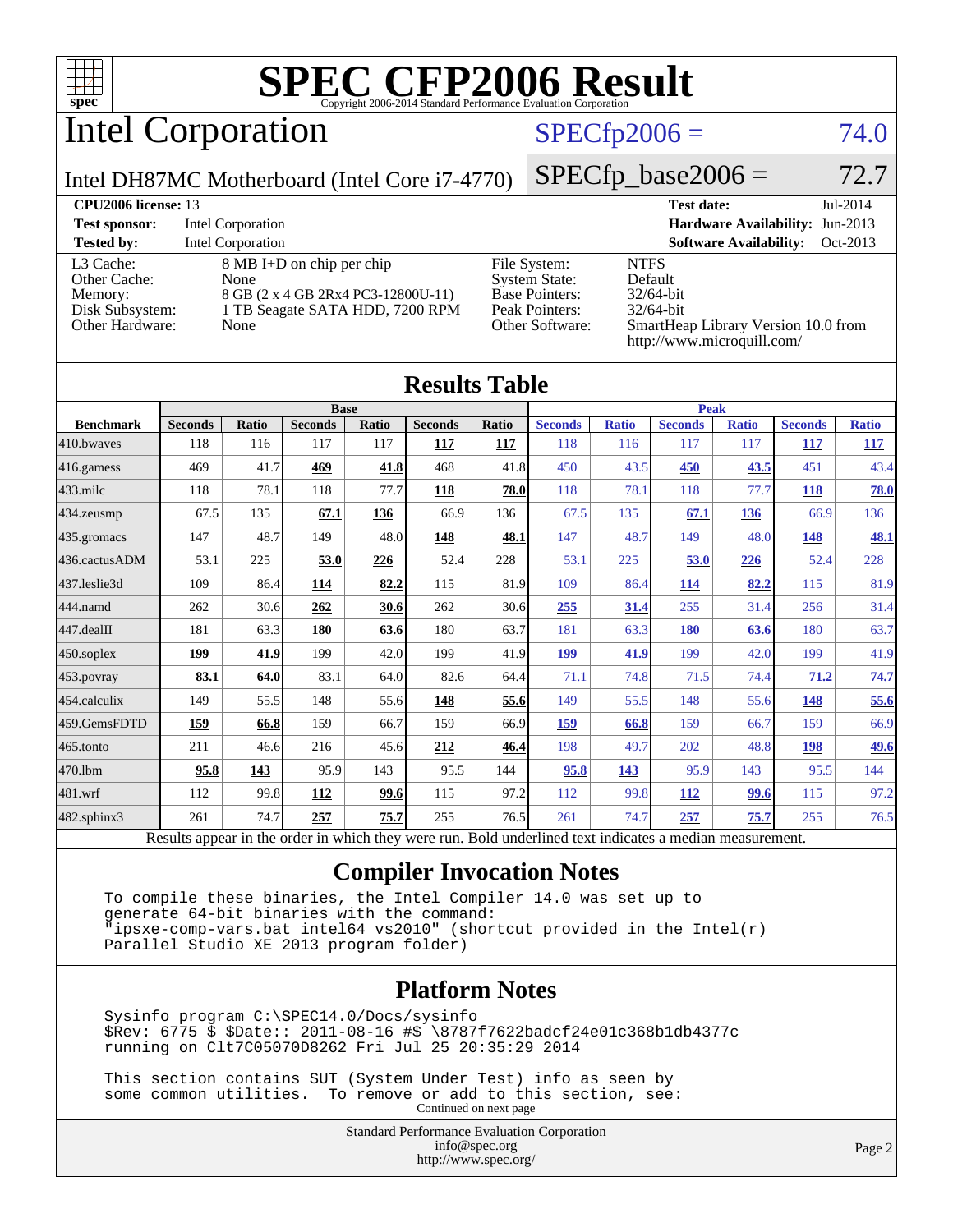

Intel Corporation

 $SPECfp2006 = 74.0$  $SPECfp2006 = 74.0$ 

Intel DH87MC Motherboard (Intel Core i7-4770)

**[Tested by:](http://www.spec.org/auto/cpu2006/Docs/result-fields.html#Testedby)** Intel Corporation **[Software Availability:](http://www.spec.org/auto/cpu2006/Docs/result-fields.html#SoftwareAvailability)** Oct-2013

 $SPECTp\_base2006 = 72.7$ **[CPU2006 license:](http://www.spec.org/auto/cpu2006/Docs/result-fields.html#CPU2006license)** 13 **[Test date:](http://www.spec.org/auto/cpu2006/Docs/result-fields.html#Testdate)** Jul-2014 **[Test sponsor:](http://www.spec.org/auto/cpu2006/Docs/result-fields.html#Testsponsor)** Intel Corporation **[Hardware Availability:](http://www.spec.org/auto/cpu2006/Docs/result-fields.html#HardwareAvailability)** Jun-2013

### **[Platform Notes \(Continued\)](http://www.spec.org/auto/cpu2006/Docs/result-fields.html#PlatformNotes)**

<http://www.spec.org/cpu2006/Docs/config.html#sysinfo>

 Trying 'systeminfo' OS Name : Microsoft Windows 8.1 Pro<br>OS Version : 6.3.9600 N/A Build 9600 : 6.3.9600 N/A Build 9600 System Manufacturer: INTEL\_ System Model : DH87MC Processor(s) : 1 Processor(s) Installed. [01]: Intel64 Family 6 Model 60 Stepping 3 GenuineIntel ~3401 Mhz BIOS Version : Intel Corp. MCH8710H.86A.0047.2013.0606.1508, 6/6/2013 Total Physical Memory: 7,862 MB Trying 'wmic cpu get /value' DeviceID : CPU0<br>L2CacheSize : 1024 L2CacheSize : 1024<br>L3CacheSize : 8192 L3CacheSize MaxClockSpeed : 3401 Name : Intel(R) Core(TM) i7-4770 CPU @ 3.40GHz NumberOfCores : 4 NumberOfLogicalProcessors: 8

**[Component Notes](http://www.spec.org/auto/cpu2006/Docs/result-fields.html#ComponentNotes)**

 Tested systems can be used with Shin-G ATX case, PC Power and Cooling 1200W power supply

(End of data from sysinfo program)

### **[General Notes](http://www.spec.org/auto/cpu2006/Docs/result-fields.html#GeneralNotes)**

 OMP\_NUM\_THREADS set to number of processors cores KMP\_AFFINITY set to granularity=fine,scatter Binaries compiled on a system with 1x Intel Core i7-860 CPU + 8GB memory using Windows 7 Enterprise 64-bit

### **[Base Compiler Invocation](http://www.spec.org/auto/cpu2006/Docs/result-fields.html#BaseCompilerInvocation)**

[C benchmarks](http://www.spec.org/auto/cpu2006/Docs/result-fields.html#Cbenchmarks): [icl -Qvc10](http://www.spec.org/cpu2006/results/res2014q3/cpu2006-20140728-30673.flags.html#user_CCbase_intel_icc_vc10_9607f3ecbcdf68042245f068e51b40c1) [-Qstd=c99](http://www.spec.org/cpu2006/results/res2014q3/cpu2006-20140728-30673.flags.html#user_CCbase_intel_compiler_c99_mode_1a3d110e3041b3ad4466830521bdad2a)

[C++ benchmarks:](http://www.spec.org/auto/cpu2006/Docs/result-fields.html#CXXbenchmarks) [icl -Qvc10](http://www.spec.org/cpu2006/results/res2014q3/cpu2006-20140728-30673.flags.html#user_CXXbase_intel_icc_vc10_9607f3ecbcdf68042245f068e51b40c1)

[Fortran benchmarks](http://www.spec.org/auto/cpu2006/Docs/result-fields.html#Fortranbenchmarks): [ifort](http://www.spec.org/cpu2006/results/res2014q3/cpu2006-20140728-30673.flags.html#user_FCbase_intel_ifort_8a5e5e06b19a251bdeaf8fdab5d62f20)

[Benchmarks using both Fortran and C](http://www.spec.org/auto/cpu2006/Docs/result-fields.html#BenchmarksusingbothFortranandC): [icl -Qvc10](http://www.spec.org/cpu2006/results/res2014q3/cpu2006-20140728-30673.flags.html#user_CC_FCbase_intel_icc_vc10_9607f3ecbcdf68042245f068e51b40c1) [-Qstd=c99](http://www.spec.org/cpu2006/results/res2014q3/cpu2006-20140728-30673.flags.html#user_CC_FCbase_intel_compiler_c99_mode_1a3d110e3041b3ad4466830521bdad2a) [ifort](http://www.spec.org/cpu2006/results/res2014q3/cpu2006-20140728-30673.flags.html#user_CC_FCbase_intel_ifort_8a5e5e06b19a251bdeaf8fdab5d62f20)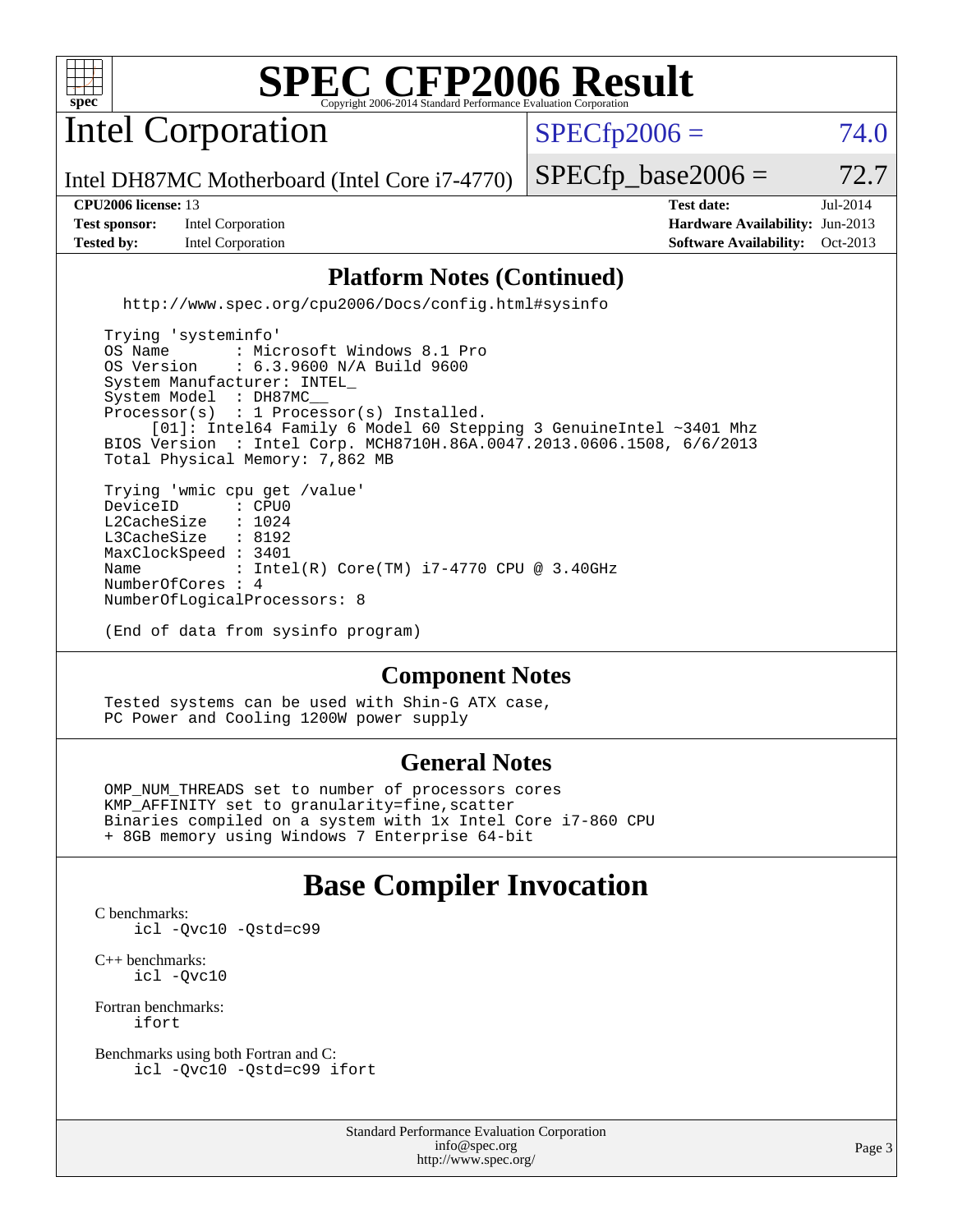

Intel Corporation

 $SPECfp2006 = 74.0$  $SPECfp2006 = 74.0$ 

Intel DH87MC Motherboard (Intel Core i7-4770)

 $SPECTp\_base2006 = 72.7$ 

**[Test sponsor:](http://www.spec.org/auto/cpu2006/Docs/result-fields.html#Testsponsor)** Intel Corporation **[Hardware Availability:](http://www.spec.org/auto/cpu2006/Docs/result-fields.html#HardwareAvailability)** Jun-2013

**[CPU2006 license:](http://www.spec.org/auto/cpu2006/Docs/result-fields.html#CPU2006license)** 13 **[Test date:](http://www.spec.org/auto/cpu2006/Docs/result-fields.html#Testdate)** Jul-2014 **[Tested by:](http://www.spec.org/auto/cpu2006/Docs/result-fields.html#Testedby)** Intel Corporation **[Software Availability:](http://www.spec.org/auto/cpu2006/Docs/result-fields.html#SoftwareAvailability)** Oct-2013

### **[Base Portability Flags](http://www.spec.org/auto/cpu2006/Docs/result-fields.html#BasePortabilityFlags)**

 410.bwaves: [-DSPEC\\_CPU\\_P64](http://www.spec.org/cpu2006/results/res2014q3/cpu2006-20140728-30673.flags.html#suite_basePORTABILITY410_bwaves_DSPEC_CPU_P64) 416.gamess: [-DSPEC\\_CPU\\_P64](http://www.spec.org/cpu2006/results/res2014q3/cpu2006-20140728-30673.flags.html#suite_basePORTABILITY416_gamess_DSPEC_CPU_P64) 433.milc: [-DSPEC\\_CPU\\_P64](http://www.spec.org/cpu2006/results/res2014q3/cpu2006-20140728-30673.flags.html#suite_basePORTABILITY433_milc_DSPEC_CPU_P64) 434.zeusmp: [-DSPEC\\_CPU\\_P64](http://www.spec.org/cpu2006/results/res2014q3/cpu2006-20140728-30673.flags.html#suite_basePORTABILITY434_zeusmp_DSPEC_CPU_P64) 435.gromacs: [-DSPEC\\_CPU\\_P64](http://www.spec.org/cpu2006/results/res2014q3/cpu2006-20140728-30673.flags.html#suite_basePORTABILITY435_gromacs_DSPEC_CPU_P64) 436.cactusADM: [-DSPEC\\_CPU\\_P64](http://www.spec.org/cpu2006/results/res2014q3/cpu2006-20140728-30673.flags.html#suite_basePORTABILITY436_cactusADM_DSPEC_CPU_P64) [-names:lowercase](http://www.spec.org/cpu2006/results/res2014q3/cpu2006-20140728-30673.flags.html#user_baseFPORTABILITY436_cactusADM_lowercase_routine_name_fa09b8c93d90fdc7bf4c1a91694c3a84) [/assume:underscore](http://www.spec.org/cpu2006/results/res2014q3/cpu2006-20140728-30673.flags.html#user_baseFPORTABILITY436_cactusADM_add-underscore_to_routine_name_0c7c658d9e5eb8b86e282975775768a4) 437.leslie3d: [-DSPEC\\_CPU\\_P64](http://www.spec.org/cpu2006/results/res2014q3/cpu2006-20140728-30673.flags.html#suite_basePORTABILITY437_leslie3d_DSPEC_CPU_P64) 444.namd: [-DSPEC\\_CPU\\_P64](http://www.spec.org/cpu2006/results/res2014q3/cpu2006-20140728-30673.flags.html#suite_basePORTABILITY444_namd_DSPEC_CPU_P64) [/TP](http://www.spec.org/cpu2006/results/res2014q3/cpu2006-20140728-30673.flags.html#user_baseCXXPORTABILITY444_namd_assume_cplusplus_sources_73f79b6e94f79d415caf1b69b30a60d8) 447.dealII: [-DSPEC\\_CPU\\_P64](http://www.spec.org/cpu2006/results/res2014q3/cpu2006-20140728-30673.flags.html#suite_basePORTABILITY447_dealII_DSPEC_CPU_P64) [-DDEAL\\_II\\_MEMBER\\_VAR\\_SPECIALIZATION\\_BUG](http://www.spec.org/cpu2006/results/res2014q3/cpu2006-20140728-30673.flags.html#b447.dealII_baseCXXPORTABILITY_DDEAL_II_MEMBER_VAR_SPECIALIZATION_BUG) [-Qoption,cpp,--ms\\_incompat\\_treatment\\_of\\_commas\\_in\\_macros](http://www.spec.org/cpu2006/results/res2014q3/cpu2006-20140728-30673.flags.html#user_baseCXXPORTABILITY447_dealII_workaround_for_incompat_commas_in_macros_371e7208d1728f07541b35505d65f89c) 450.soplex: [-DSPEC\\_CPU\\_P64](http://www.spec.org/cpu2006/results/res2014q3/cpu2006-20140728-30673.flags.html#suite_basePORTABILITY450_soplex_DSPEC_CPU_P64) 453.povray: [-DSPEC\\_CPU\\_P64](http://www.spec.org/cpu2006/results/res2014q3/cpu2006-20140728-30673.flags.html#suite_basePORTABILITY453_povray_DSPEC_CPU_P64) [-DSPEC\\_CPU\\_NEED\\_INVHYP](http://www.spec.org/cpu2006/results/res2014q3/cpu2006-20140728-30673.flags.html#b453.povray_baseCXXPORTABILITY_DSPEC_CPU_NEED_INVHYP) [-DNEED\\_INVHYP](http://www.spec.org/cpu2006/results/res2014q3/cpu2006-20140728-30673.flags.html#b453.povray_baseCXXPORTABILITY_DNEED_INVHYP) 454.calculix: [-DSPEC\\_CPU\\_P64](http://www.spec.org/cpu2006/results/res2014q3/cpu2006-20140728-30673.flags.html#suite_basePORTABILITY454_calculix_DSPEC_CPU_P64) [-DSPEC\\_CPU\\_NOZMODIFIER](http://www.spec.org/cpu2006/results/res2014q3/cpu2006-20140728-30673.flags.html#b454.calculix_baseCPORTABILITY_DSPEC_CPU_NOZMODIFIER) [-names:lowercase](http://www.spec.org/cpu2006/results/res2014q3/cpu2006-20140728-30673.flags.html#user_baseFPORTABILITY454_calculix_lowercase_routine_name_fa09b8c93d90fdc7bf4c1a91694c3a84) 459.GemsFDTD: [-DSPEC\\_CPU\\_P64](http://www.spec.org/cpu2006/results/res2014q3/cpu2006-20140728-30673.flags.html#suite_basePORTABILITY459_GemsFDTD_DSPEC_CPU_P64) 465.tonto: [-DSPEC\\_CPU\\_P64](http://www.spec.org/cpu2006/results/res2014q3/cpu2006-20140728-30673.flags.html#suite_basePORTABILITY465_tonto_DSPEC_CPU_P64) 470.lbm: [-DSPEC\\_CPU\\_P64](http://www.spec.org/cpu2006/results/res2014q3/cpu2006-20140728-30673.flags.html#suite_basePORTABILITY470_lbm_DSPEC_CPU_P64) 481.wrf: [-DSPEC\\_CPU\\_P64](http://www.spec.org/cpu2006/results/res2014q3/cpu2006-20140728-30673.flags.html#suite_basePORTABILITY481_wrf_DSPEC_CPU_P64) [-DSPEC\\_CPU\\_WINDOWS\\_ICL](http://www.spec.org/cpu2006/results/res2014q3/cpu2006-20140728-30673.flags.html#b481.wrf_baseCPORTABILITY_DSPEC_CPU_WINDOWS_ICL) 482.sphinx3: [-DSPEC\\_CPU\\_P64](http://www.spec.org/cpu2006/results/res2014q3/cpu2006-20140728-30673.flags.html#suite_basePORTABILITY482_sphinx3_DSPEC_CPU_P64)

### **[Base Optimization Flags](http://www.spec.org/auto/cpu2006/Docs/result-fields.html#BaseOptimizationFlags)**

[C benchmarks](http://www.spec.org/auto/cpu2006/Docs/result-fields.html#Cbenchmarks):

[-QxCORE-AVX2](http://www.spec.org/cpu2006/results/res2014q3/cpu2006-20140728-30673.flags.html#user_CCbase_f-QxAVX2_f98716b5f9e905f99c943c56f21bf430) [-Qipo](http://www.spec.org/cpu2006/results/res2014q3/cpu2006-20140728-30673.flags.html#user_CCbase_f-Qipo) [-O3](http://www.spec.org/cpu2006/results/res2014q3/cpu2006-20140728-30673.flags.html#user_CCbase_f-O3) [-Qprec-div-](http://www.spec.org/cpu2006/results/res2014q3/cpu2006-20140728-30673.flags.html#user_CCbase_f-Qprec-div-) [-Qparallel](http://www.spec.org/cpu2006/results/res2014q3/cpu2006-20140728-30673.flags.html#user_CCbase_f-Qparallel) [-Qansi-alias](http://www.spec.org/cpu2006/results/res2014q3/cpu2006-20140728-30673.flags.html#user_CCbase_f-Qansi-alias) [-Qopt-prefetch](http://www.spec.org/cpu2006/results/res2014q3/cpu2006-20140728-30673.flags.html#user_CCbase_f-Qprefetch_37c211608666b9dff9380561f602f0a8) [-Qauto-ilp32](http://www.spec.org/cpu2006/results/res2014q3/cpu2006-20140728-30673.flags.html#user_CCbase_f-Qauto-ilp32) [/F1000000000](http://www.spec.org/cpu2006/results/res2014q3/cpu2006-20140728-30673.flags.html#user_CCbase_set_stack_space_25d7749c1988d91b7f93afbc0ec53727)

[C++ benchmarks:](http://www.spec.org/auto/cpu2006/Docs/result-fields.html#CXXbenchmarks)

[-QxCORE-AVX2](http://www.spec.org/cpu2006/results/res2014q3/cpu2006-20140728-30673.flags.html#user_CXXbase_f-QxAVX2_f98716b5f9e905f99c943c56f21bf430) [-Qipo](http://www.spec.org/cpu2006/results/res2014q3/cpu2006-20140728-30673.flags.html#user_CXXbase_f-Qipo) [-O3](http://www.spec.org/cpu2006/results/res2014q3/cpu2006-20140728-30673.flags.html#user_CXXbase_f-O3) [-Qprec-div-](http://www.spec.org/cpu2006/results/res2014q3/cpu2006-20140728-30673.flags.html#user_CXXbase_f-Qprec-div-) [-Qparallel](http://www.spec.org/cpu2006/results/res2014q3/cpu2006-20140728-30673.flags.html#user_CXXbase_f-Qparallel) [-Qansi-alias](http://www.spec.org/cpu2006/results/res2014q3/cpu2006-20140728-30673.flags.html#user_CXXbase_f-Qansi-alias) [-Qopt-prefetch](http://www.spec.org/cpu2006/results/res2014q3/cpu2006-20140728-30673.flags.html#user_CXXbase_f-Qprefetch_37c211608666b9dff9380561f602f0a8) [-Qcxx-features](http://www.spec.org/cpu2006/results/res2014q3/cpu2006-20140728-30673.flags.html#user_CXXbase_f-Qcxx_features_dbf36c8a6dba956e22f1645e4dcd4d98) [-Qauto-ilp32](http://www.spec.org/cpu2006/results/res2014q3/cpu2006-20140728-30673.flags.html#user_CXXbase_f-Qauto-ilp32) [/F1000000000](http://www.spec.org/cpu2006/results/res2014q3/cpu2006-20140728-30673.flags.html#user_CXXbase_set_stack_space_25d7749c1988d91b7f93afbc0ec53727) [shlW64M.lib](http://www.spec.org/cpu2006/results/res2014q3/cpu2006-20140728-30673.flags.html#user_CXXbase_SmartHeap64_c4f7f76711bdf8c0633a5c1edf6e5396)  [-link /FORCE:MULTIPLE](http://www.spec.org/cpu2006/results/res2014q3/cpu2006-20140728-30673.flags.html#user_CXXbase_link_force_multiple2_070fe330869edf77077b841074b8b0b6)

[Fortran benchmarks](http://www.spec.org/auto/cpu2006/Docs/result-fields.html#Fortranbenchmarks):

[-QxCORE-AVX2](http://www.spec.org/cpu2006/results/res2014q3/cpu2006-20140728-30673.flags.html#user_FCbase_f-QxAVX2_f98716b5f9e905f99c943c56f21bf430) [-Qipo](http://www.spec.org/cpu2006/results/res2014q3/cpu2006-20140728-30673.flags.html#user_FCbase_f-Qipo) [-O3](http://www.spec.org/cpu2006/results/res2014q3/cpu2006-20140728-30673.flags.html#user_FCbase_f-O3) [-Qprec-div-](http://www.spec.org/cpu2006/results/res2014q3/cpu2006-20140728-30673.flags.html#user_FCbase_f-Qprec-div-) [-Qparallel](http://www.spec.org/cpu2006/results/res2014q3/cpu2006-20140728-30673.flags.html#user_FCbase_f-Qparallel) [-Qansi-alias](http://www.spec.org/cpu2006/results/res2014q3/cpu2006-20140728-30673.flags.html#user_FCbase_f-Qansi-alias) [-Qopt-prefetch](http://www.spec.org/cpu2006/results/res2014q3/cpu2006-20140728-30673.flags.html#user_FCbase_f-Qprefetch_37c211608666b9dff9380561f602f0a8) [/F1000000000](http://www.spec.org/cpu2006/results/res2014q3/cpu2006-20140728-30673.flags.html#user_FCbase_set_stack_space_25d7749c1988d91b7f93afbc0ec53727)

[Benchmarks using both Fortran and C](http://www.spec.org/auto/cpu2006/Docs/result-fields.html#BenchmarksusingbothFortranandC):

[-QxCORE-AVX2](http://www.spec.org/cpu2006/results/res2014q3/cpu2006-20140728-30673.flags.html#user_CC_FCbase_f-QxAVX2_f98716b5f9e905f99c943c56f21bf430) [-Qipo](http://www.spec.org/cpu2006/results/res2014q3/cpu2006-20140728-30673.flags.html#user_CC_FCbase_f-Qipo) [-O3](http://www.spec.org/cpu2006/results/res2014q3/cpu2006-20140728-30673.flags.html#user_CC_FCbase_f-O3) [-Qprec-div-](http://www.spec.org/cpu2006/results/res2014q3/cpu2006-20140728-30673.flags.html#user_CC_FCbase_f-Qprec-div-) [-Qparallel](http://www.spec.org/cpu2006/results/res2014q3/cpu2006-20140728-30673.flags.html#user_CC_FCbase_f-Qparallel) [-Qansi-alias](http://www.spec.org/cpu2006/results/res2014q3/cpu2006-20140728-30673.flags.html#user_CC_FCbase_f-Qansi-alias) [-Qopt-prefetch](http://www.spec.org/cpu2006/results/res2014q3/cpu2006-20140728-30673.flags.html#user_CC_FCbase_f-Qprefetch_37c211608666b9dff9380561f602f0a8) [-Qauto-ilp32](http://www.spec.org/cpu2006/results/res2014q3/cpu2006-20140728-30673.flags.html#user_CC_FCbase_f-Qauto-ilp32) [/F1000000000](http://www.spec.org/cpu2006/results/res2014q3/cpu2006-20140728-30673.flags.html#user_CC_FCbase_set_stack_space_25d7749c1988d91b7f93afbc0ec53727)

## **[Peak Compiler Invocation](http://www.spec.org/auto/cpu2006/Docs/result-fields.html#PeakCompilerInvocation)**

[C benchmarks](http://www.spec.org/auto/cpu2006/Docs/result-fields.html#Cbenchmarks):

[icl -Qvc10](http://www.spec.org/cpu2006/results/res2014q3/cpu2006-20140728-30673.flags.html#user_CCpeak_intel_icc_vc10_9607f3ecbcdf68042245f068e51b40c1) [-Qstd=c99](http://www.spec.org/cpu2006/results/res2014q3/cpu2006-20140728-30673.flags.html#user_CCpeak_intel_compiler_c99_mode_1a3d110e3041b3ad4466830521bdad2a)

[C++ benchmarks:](http://www.spec.org/auto/cpu2006/Docs/result-fields.html#CXXbenchmarks) [icl -Qvc10](http://www.spec.org/cpu2006/results/res2014q3/cpu2006-20140728-30673.flags.html#user_CXXpeak_intel_icc_vc10_9607f3ecbcdf68042245f068e51b40c1)

Continued on next page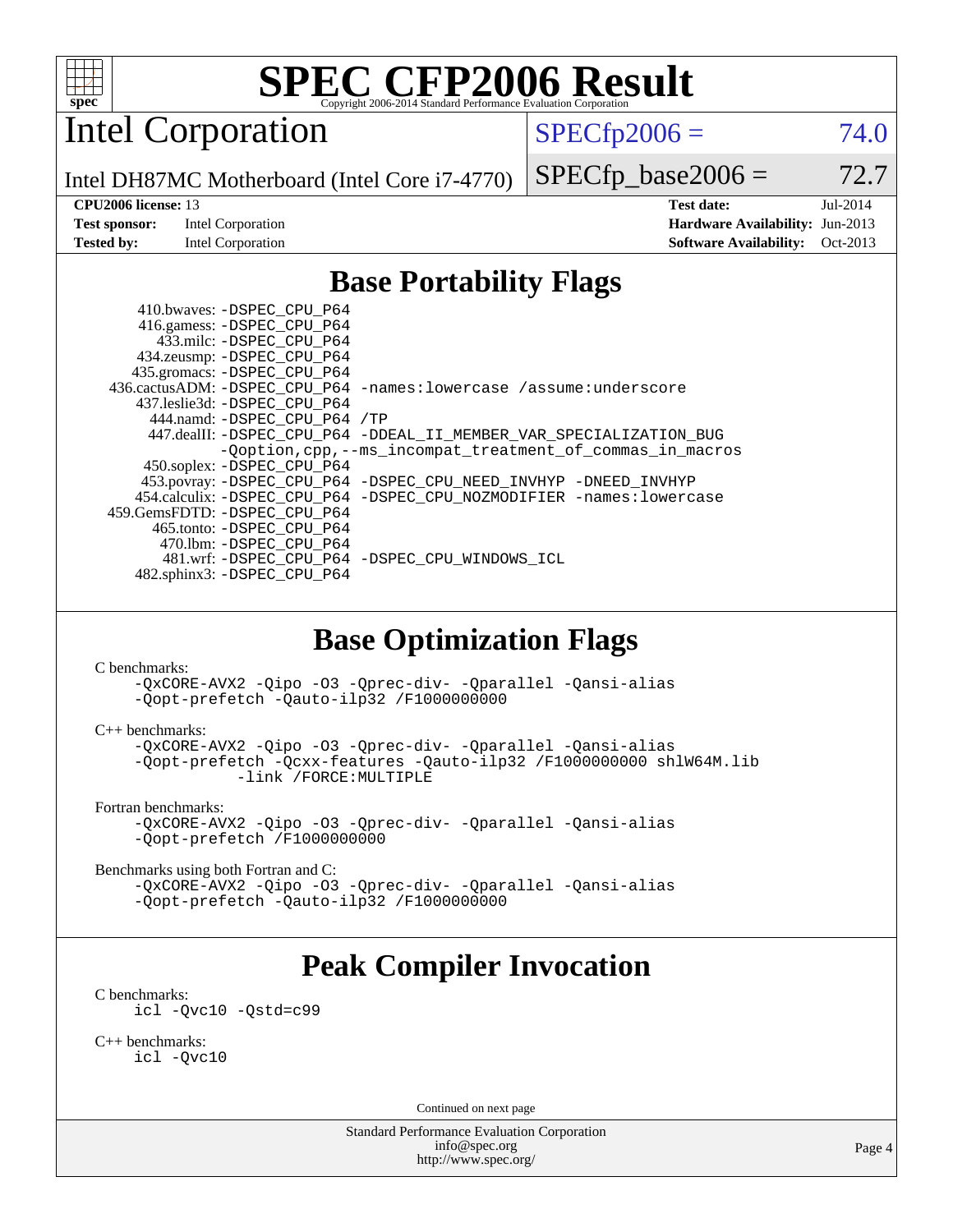

Intel Corporation

 $SPECfp2006 = 74.0$  $SPECfp2006 = 74.0$ 

Intel DH87MC Motherboard (Intel Core i7-4770)

**[Test sponsor:](http://www.spec.org/auto/cpu2006/Docs/result-fields.html#Testsponsor)** Intel Corporation **[Hardware Availability:](http://www.spec.org/auto/cpu2006/Docs/result-fields.html#HardwareAvailability)** Jun-2013 **[Tested by:](http://www.spec.org/auto/cpu2006/Docs/result-fields.html#Testedby)** Intel Corporation **[Software Availability:](http://www.spec.org/auto/cpu2006/Docs/result-fields.html#SoftwareAvailability)** Oct-2013

 $SPECTp\_base2006 = 72.7$ **[CPU2006 license:](http://www.spec.org/auto/cpu2006/Docs/result-fields.html#CPU2006license)** 13 **[Test date:](http://www.spec.org/auto/cpu2006/Docs/result-fields.html#Testdate)** Jul-2014

# **[Peak Compiler Invocation \(Continued\)](http://www.spec.org/auto/cpu2006/Docs/result-fields.html#PeakCompilerInvocation)**

[Fortran benchmarks](http://www.spec.org/auto/cpu2006/Docs/result-fields.html#Fortranbenchmarks): [ifort](http://www.spec.org/cpu2006/results/res2014q3/cpu2006-20140728-30673.flags.html#user_FCpeak_intel_ifort_8a5e5e06b19a251bdeaf8fdab5d62f20)

[Benchmarks using both Fortran and C](http://www.spec.org/auto/cpu2006/Docs/result-fields.html#BenchmarksusingbothFortranandC): [icl -Qvc10](http://www.spec.org/cpu2006/results/res2014q3/cpu2006-20140728-30673.flags.html#user_CC_FCpeak_intel_icc_vc10_9607f3ecbcdf68042245f068e51b40c1) [-Qstd=c99](http://www.spec.org/cpu2006/results/res2014q3/cpu2006-20140728-30673.flags.html#user_CC_FCpeak_intel_compiler_c99_mode_1a3d110e3041b3ad4466830521bdad2a) [ifort](http://www.spec.org/cpu2006/results/res2014q3/cpu2006-20140728-30673.flags.html#user_CC_FCpeak_intel_ifort_8a5e5e06b19a251bdeaf8fdab5d62f20)

### **[Peak Portability Flags](http://www.spec.org/auto/cpu2006/Docs/result-fields.html#PeakPortabilityFlags)**

Same as Base Portability Flags

## **[Peak Optimization Flags](http://www.spec.org/auto/cpu2006/Docs/result-fields.html#PeakOptimizationFlags)**

[C benchmarks](http://www.spec.org/auto/cpu2006/Docs/result-fields.html#Cbenchmarks):

433.milc: basepeak = yes

 $470$ .lbm: basepeak = yes

 $482$ .sphinx $3$ : basepeak = yes

```
C++ benchmarks:
```
 444.namd: [-QxCORE-AVX2](http://www.spec.org/cpu2006/results/res2014q3/cpu2006-20140728-30673.flags.html#user_peakPASS2_CXXFLAGSPASS2_LDFLAGS444_namd_f-QxAVX2_f98716b5f9e905f99c943c56f21bf430)(pass 2) [-Qprof\\_gen](http://www.spec.org/cpu2006/results/res2014q3/cpu2006-20140728-30673.flags.html#user_peakPASS1_CXXFLAGSPASS1_LDFLAGS444_namd_Qprof_gen)(pass 1) [-Qprof\\_use](http://www.spec.org/cpu2006/results/res2014q3/cpu2006-20140728-30673.flags.html#user_peakPASS2_CXXFLAGSPASS2_LDFLAGS444_namd_Qprof_use)(pass 2) [-Qipo](http://www.spec.org/cpu2006/results/res2014q3/cpu2006-20140728-30673.flags.html#user_peakOPTIMIZE444_namd_f-Qipo) [-O3](http://www.spec.org/cpu2006/results/res2014q3/cpu2006-20140728-30673.flags.html#user_peakOPTIMIZE444_namd_f-O3) [-Qprec-div-](http://www.spec.org/cpu2006/results/res2014q3/cpu2006-20140728-30673.flags.html#user_peakOPTIMIZE444_namd_f-Qprec-div-) [-Oa](http://www.spec.org/cpu2006/results/res2014q3/cpu2006-20140728-30673.flags.html#user_peakOPTIMIZE444_namd_f-Oa) [-Qauto-ilp32](http://www.spec.org/cpu2006/results/res2014q3/cpu2006-20140728-30673.flags.html#user_peakCXXOPTIMIZE444_namd_f-Qauto-ilp32) [/F1000000000](http://www.spec.org/cpu2006/results/res2014q3/cpu2006-20140728-30673.flags.html#user_peakEXTRA_LDFLAGS444_namd_set_stack_space_25d7749c1988d91b7f93afbc0ec53727) [shlW64M.lib](http://www.spec.org/cpu2006/results/res2014q3/cpu2006-20140728-30673.flags.html#user_peakEXTRA_LIBS444_namd_SmartHeap64_c4f7f76711bdf8c0633a5c1edf6e5396) [-link /FORCE:MULTIPLE](http://www.spec.org/cpu2006/results/res2014q3/cpu2006-20140728-30673.flags.html#user_peakLDOUT444_namd_link_force_multiple2_070fe330869edf77077b841074b8b0b6)

447.dealII: basepeak = yes

 $450$ .soplex: basepeak = yes

 453.povray: [-QxCORE-AVX2](http://www.spec.org/cpu2006/results/res2014q3/cpu2006-20140728-30673.flags.html#user_peakPASS2_CXXFLAGSPASS2_LDFLAGS453_povray_f-QxAVX2_f98716b5f9e905f99c943c56f21bf430)(pass 2) [-Qprof\\_gen](http://www.spec.org/cpu2006/results/res2014q3/cpu2006-20140728-30673.flags.html#user_peakPASS1_CXXFLAGSPASS1_LDFLAGS453_povray_Qprof_gen)(pass 1) [-Qprof\\_use](http://www.spec.org/cpu2006/results/res2014q3/cpu2006-20140728-30673.flags.html#user_peakPASS2_CXXFLAGSPASS2_LDFLAGS453_povray_Qprof_use)(pass 2) [-Qipo](http://www.spec.org/cpu2006/results/res2014q3/cpu2006-20140728-30673.flags.html#user_peakOPTIMIZE453_povray_f-Qipo) [-O3](http://www.spec.org/cpu2006/results/res2014q3/cpu2006-20140728-30673.flags.html#user_peakOPTIMIZE453_povray_f-O3) [-Qprec-div-](http://www.spec.org/cpu2006/results/res2014q3/cpu2006-20140728-30673.flags.html#user_peakOPTIMIZE453_povray_f-Qprec-div-) [-Qunroll4](http://www.spec.org/cpu2006/results/res2014q3/cpu2006-20140728-30673.flags.html#user_peakOPTIMIZE453_povray_f-Qunroll_013b1c0ea3aa84ef2c65e488bcc3d968) [-Qansi-alias](http://www.spec.org/cpu2006/results/res2014q3/cpu2006-20140728-30673.flags.html#user_peakOPTIMIZE453_povray_f-Qansi-alias) [-Qauto-ilp32](http://www.spec.org/cpu2006/results/res2014q3/cpu2006-20140728-30673.flags.html#user_peakCXXOPTIMIZE453_povray_f-Qauto-ilp32) [/F1000000000](http://www.spec.org/cpu2006/results/res2014q3/cpu2006-20140728-30673.flags.html#user_peakEXTRA_LDFLAGS453_povray_set_stack_space_25d7749c1988d91b7f93afbc0ec53727) [shlW64M.lib](http://www.spec.org/cpu2006/results/res2014q3/cpu2006-20140728-30673.flags.html#user_peakEXTRA_LIBS453_povray_SmartHeap64_c4f7f76711bdf8c0633a5c1edf6e5396)

[Fortran benchmarks](http://www.spec.org/auto/cpu2006/Docs/result-fields.html#Fortranbenchmarks):

 $410.bwaves: basepeak = yes$ 

 416.gamess: [-QxCORE-AVX2](http://www.spec.org/cpu2006/results/res2014q3/cpu2006-20140728-30673.flags.html#user_peakPASS2_FFLAGSPASS2_LDFLAGS416_gamess_f-QxAVX2_f98716b5f9e905f99c943c56f21bf430)(pass 2) [-Qprof\\_gen](http://www.spec.org/cpu2006/results/res2014q3/cpu2006-20140728-30673.flags.html#user_peakPASS1_FFLAGSPASS1_LDFLAGS416_gamess_Qprof_gen)(pass 1) [-Qprof\\_use](http://www.spec.org/cpu2006/results/res2014q3/cpu2006-20140728-30673.flags.html#user_peakPASS2_FFLAGSPASS2_LDFLAGS416_gamess_Qprof_use)(pass 2) [-Qipo](http://www.spec.org/cpu2006/results/res2014q3/cpu2006-20140728-30673.flags.html#user_peakOPTIMIZE416_gamess_f-Qipo) [-O3](http://www.spec.org/cpu2006/results/res2014q3/cpu2006-20140728-30673.flags.html#user_peakOPTIMIZE416_gamess_f-O3) [-Qprec-div-](http://www.spec.org/cpu2006/results/res2014q3/cpu2006-20140728-30673.flags.html#user_peakOPTIMIZE416_gamess_f-Qprec-div-) [-Qunroll2](http://www.spec.org/cpu2006/results/res2014q3/cpu2006-20140728-30673.flags.html#user_peakOPTIMIZE416_gamess_f-Qunroll_1d9456aa650e77fc2a0cf43cef3fa08c) [-Ob0](http://www.spec.org/cpu2006/results/res2014q3/cpu2006-20140728-30673.flags.html#user_peakOPTIMIZE416_gamess_f-Ob_n_fbe6f6428adb7d4b74b1e99bb2444c2d) [-Qansi-alias](http://www.spec.org/cpu2006/results/res2014q3/cpu2006-20140728-30673.flags.html#user_peakOPTIMIZE416_gamess_f-Qansi-alias) [-Qscalar-rep-](http://www.spec.org/cpu2006/results/res2014q3/cpu2006-20140728-30673.flags.html#user_peakOPTIMIZE416_gamess_f-Qscalar-rep_02cb9e11a5340d80ab3062d84e5dfb2e) [/F1000000000](http://www.spec.org/cpu2006/results/res2014q3/cpu2006-20140728-30673.flags.html#user_peakEXTRA_LDFLAGS416_gamess_set_stack_space_25d7749c1988d91b7f93afbc0ec53727)

434.zeusmp: basepeak = yes

437.leslie3d: basepeak = yes

Continued on next page